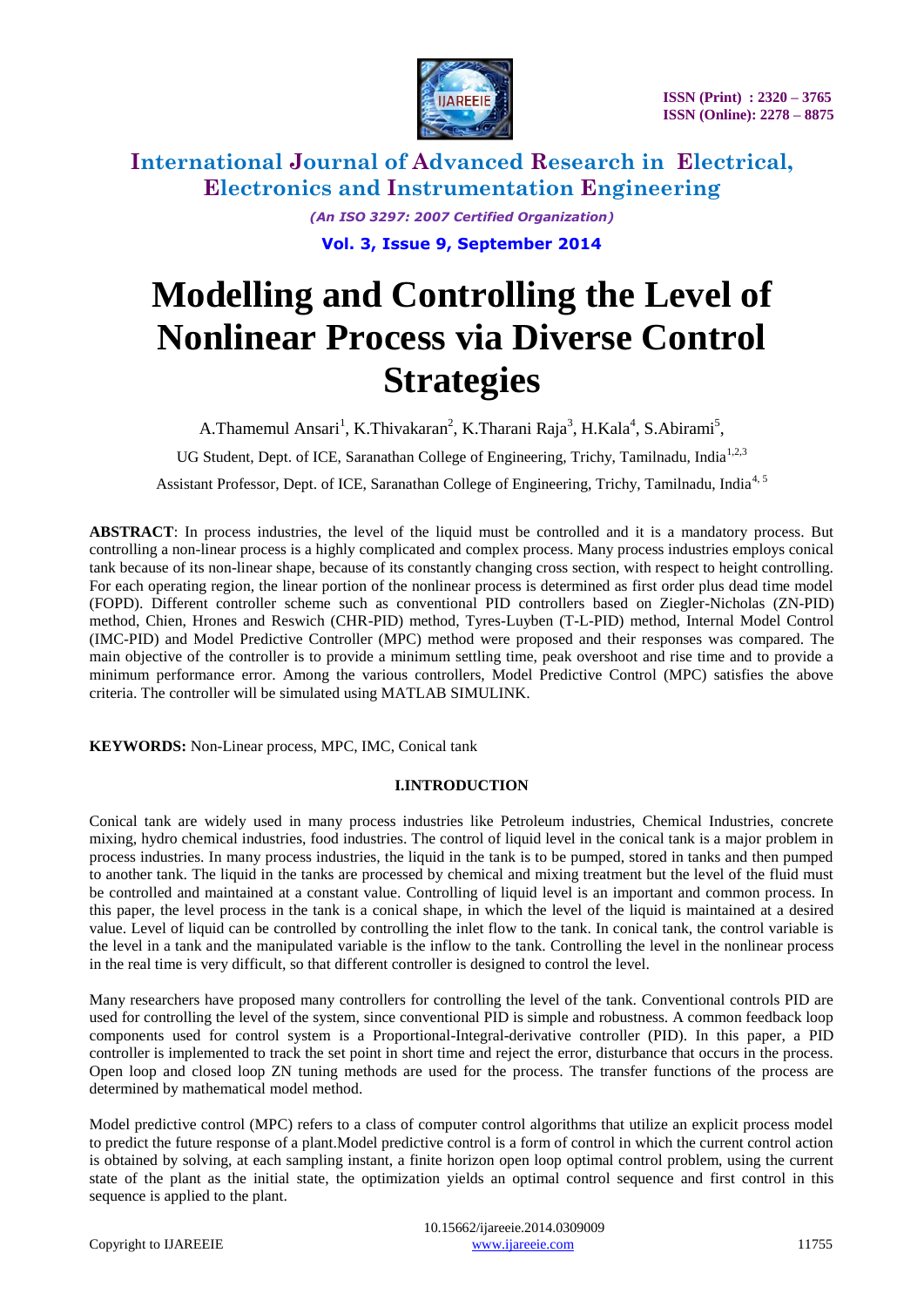

*(An ISO 3297: 2007 Certified Organization)* **Vol. 3, Issue 9, September 2014**

#### **II.PROCESS DESCRIPTION**



Fig. 1 Block Diagram

The Process used here is Conical Tank, which is highly nonlinear process. The control variable used is inflow rate, Level is the control variable used in conical tank. Level Sensor in the process used to sense the level in the conical tank, and sends the signal to the signal conditioning. Conical tank is interfaced with personal computer (PC) using DAQ Card. PC will act as controllers, which fed the signal to the drive circuit. The drive circuit consist of devices like SCR, TRIAC etc. The control action can be taken by using final control element; control variable used here is level, so that desired level is maintained.

| <b>Component</b>      | Specification          |
|-----------------------|------------------------|
| Heightt, H            | 70cm                   |
| Steady state value, h | 10cm                   |
| Bottom radius, r      | 2cm                    |
| Top radius, R         | 17.6cm                 |
| Material              | <b>Stainless Steel</b> |

#### **III. MATHEMATICAL MODELLING**

This is an analytical approach. The dynamic behaviour of a process is described by using basic laws from physics. In the Fig 2, let Fin represent the inflow rate to the conical tank, Fout be the outflow rate, H is the total height of the conical tank which is 70 cm and D be the top diameter of the tank which is 35.20 cm. The tank level process to be simulated is single-input single-output (SISO) tank system as shown in Fig 4.1. The user can adjust the inlet flow by adjusting the control signal, *Fin*. During the simulation, the level "*h'* will be calculated at any instant of time. In the SISO tank system, the liquid will flow into the tank through inlet and the liquid will come out from the tank through outlet. Here, we want to maintain the level of the liquid in the tank at desired value, so that the measured output variable is the liquid level *h*.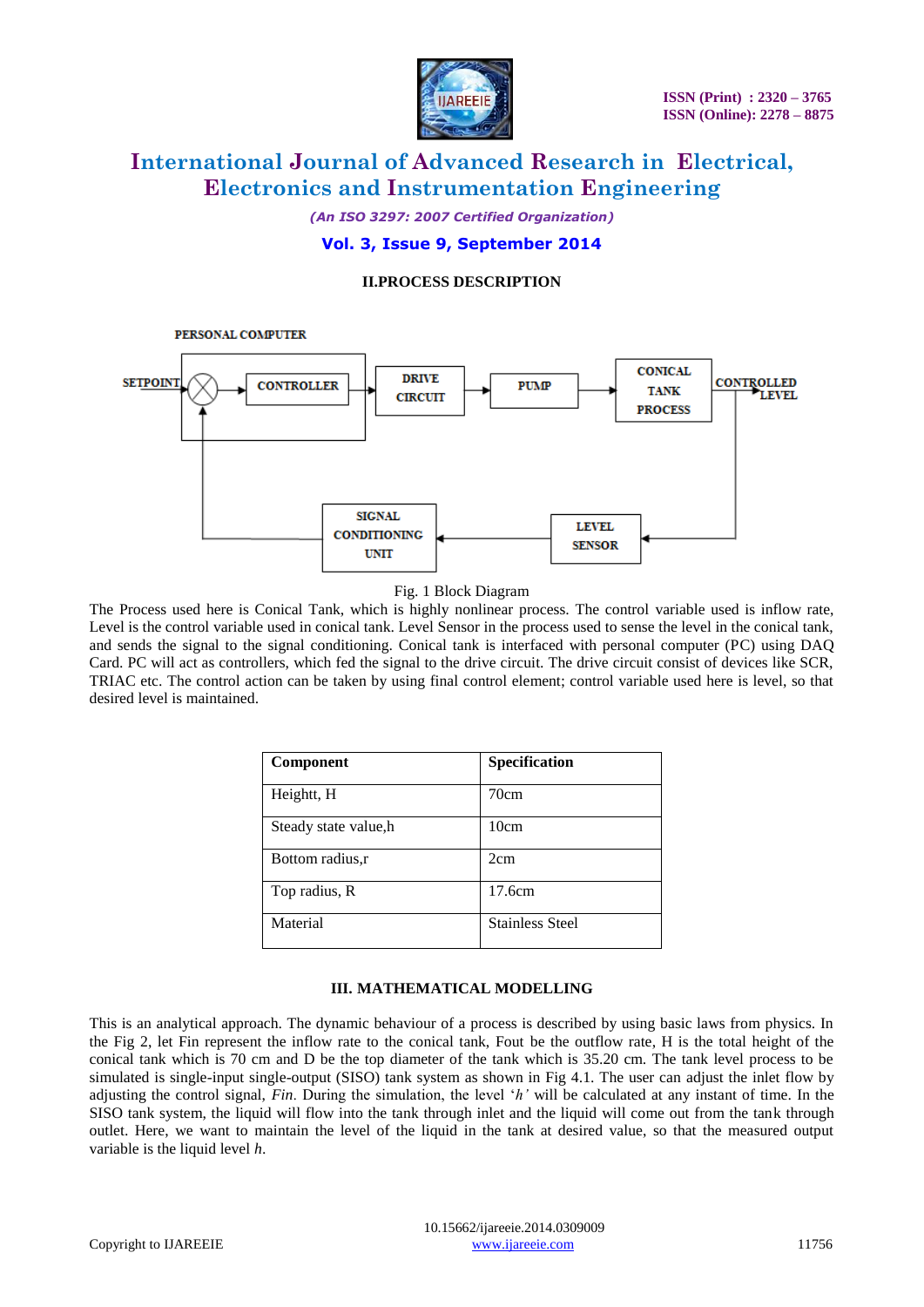

*(An ISO 3297: 2007 Certified Organization)* **Vol. 3, Issue 9, September 2014**



Fig. 2 Mathematical Modeling for Conical Tank

| The area of the conical tank is given by                          |       |
|-------------------------------------------------------------------|-------|
| $A = \pi r^2$                                                     | (3.1) |
| $tan \theta = \frac{r}{h} = \frac{R}{H}$<br>$r = R * \frac{h}{H}$ | (3.2) |
|                                                                   | (3.3) |
| According to Law of conservation of mass,                         |       |
| Inflow rate-Outflow rate= Rate of Accumulation                    |       |
| $F_{in} - F_{out} = A \frac{dh}{dt}$                              | (3.4) |

$$
F_{out} = k\sqrt{h}
$$
 (3.5)

K is the discharge coefficient

On substituting  $(3.5)$  in  $(3.4)$ , we get

$$
F_{in} - k\sqrt{h} = A\frac{dh}{dt}
$$
 (3.6)

$$
\frac{dh}{dt} = \frac{F_{in} - k\sqrt{h}}{A} \tag{3.7}
$$

$$
\frac{dh}{dt} = \text{Rate of Change of Height}
$$

Therefore,

$$
A = \frac{\pi * R^2 * h^2}{H^2} \tag{3.8}
$$

Substituting the value of A in equation (3.4), we get

$$
F_{in} - F_{out} = \frac{1}{3} \left[ A \frac{dh}{dt} + \frac{h \left( 2\pi R^2 h_H^2 \right) * dh}{dt} \right] (3.9)
$$

Applying the values for all parameters and taking laplace transform, the conical tank transfer function is obtained. Once the transfer function is obtained, then the controller can be designed for the process. The transfer function obtained as first order process,

$$
G(s) = \frac{3.184}{62.81s + 1}
$$

 10.15662/ijareeie.2014.0309009 Copyright to IJAREEIE [www.ijareeie.com](http://www.ijareeie.com/) 11757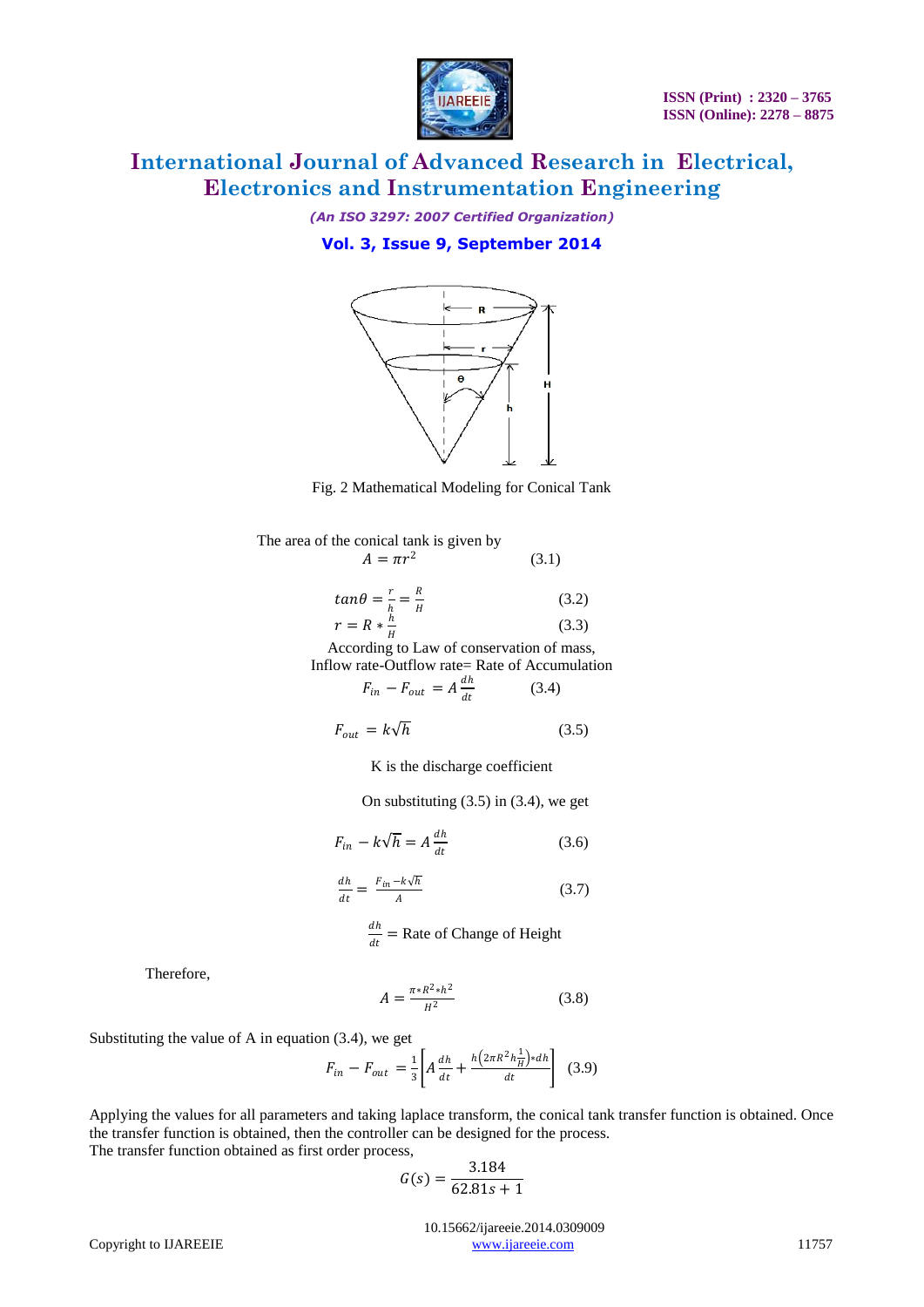

### *(An ISO 3297: 2007 Certified Organization)* **Vol. 3, Issue 9, September 2014**



Fig. 3 Mathematical Model for SISO Tank System

Exact Mathematical model for a SISO Tank System is shown in the Fig 4.3, in which the flow rate  $F_{in}$  is compared with the square root of the discharge coefficient. The result from the comparative is given to the divider where area A of the conical tank is divided and the final output is given to integrator and the result is feedback into the process.

#### **IV.CONTROLLER DESIGN**

#### *4.1 Pid Controller***:**

In many control system a most widely used control loop feedback mechanism (controllers) is a Proportional-Integralderivative (PID) controller. A PID controller calculates an error value based on the difference between a measured process variable and a desired set point. The controller attempts to minimize the error by adjusting the process control inputs (inflow). The PID controller is simple and robust and hence widely used in most of the process industries.

Various closed loop tuning methods are:

- $\geq$  Zeigler-Nichols Method.<br> $\geq$  Damped Oscillation Method.
- Damped Oscillation Method.
- $\triangleright$  Tyreus Luyben Method.<br>  $\triangleright$  Internal Model Control.
- $\triangleright$  Internal Model Control.<br> $\triangleright$  Model Predictive Control
- Model Predictive Control.

#### *4.1. a Zeigler-Nichols Method:*

In 1942, Zeigler-Nichols proposed a tuning method and it is a trial and error tuning method based on a sustained oscillations. This method is well known among various method and widely used method for tuning PID controllers. Other names of this method is on-line or continuous cycling or a ultimate gain tuning method. Among various tuning method Z-N performs well.

Z-N method has an advantage that it does not require the process model.

Z-N have many disadvantages when compared to other methods.

- $\triangleright$  Since, the trial and error procedure must perform, it consume time.
- $\triangleright$  The open loop unstable process can't be controlled by this method.
- $\triangleright$  As the process must provide ultimate gain, some process like first time and second time without dead time do not have ultimate gain.

#### *4.1.b Internal Model Control:*

IMC a model based control, which use a model of open loop process transfer function in such a way that the selection of the specified closed loop response yields a physically realisable controller. In a standard feedback control structure, IMC is easier to tune than other controllers. The internal model principle states that control can be achieved only if the control system encapsulates, either implicitly or explicitly some representation of the process to be controlled. Process model embedded in the controller.

IMC is a model based control technique. We develop a model-based procedure, where a process model is embedded in the controller by explicitly using process knowledge, by virtue of the process model, improved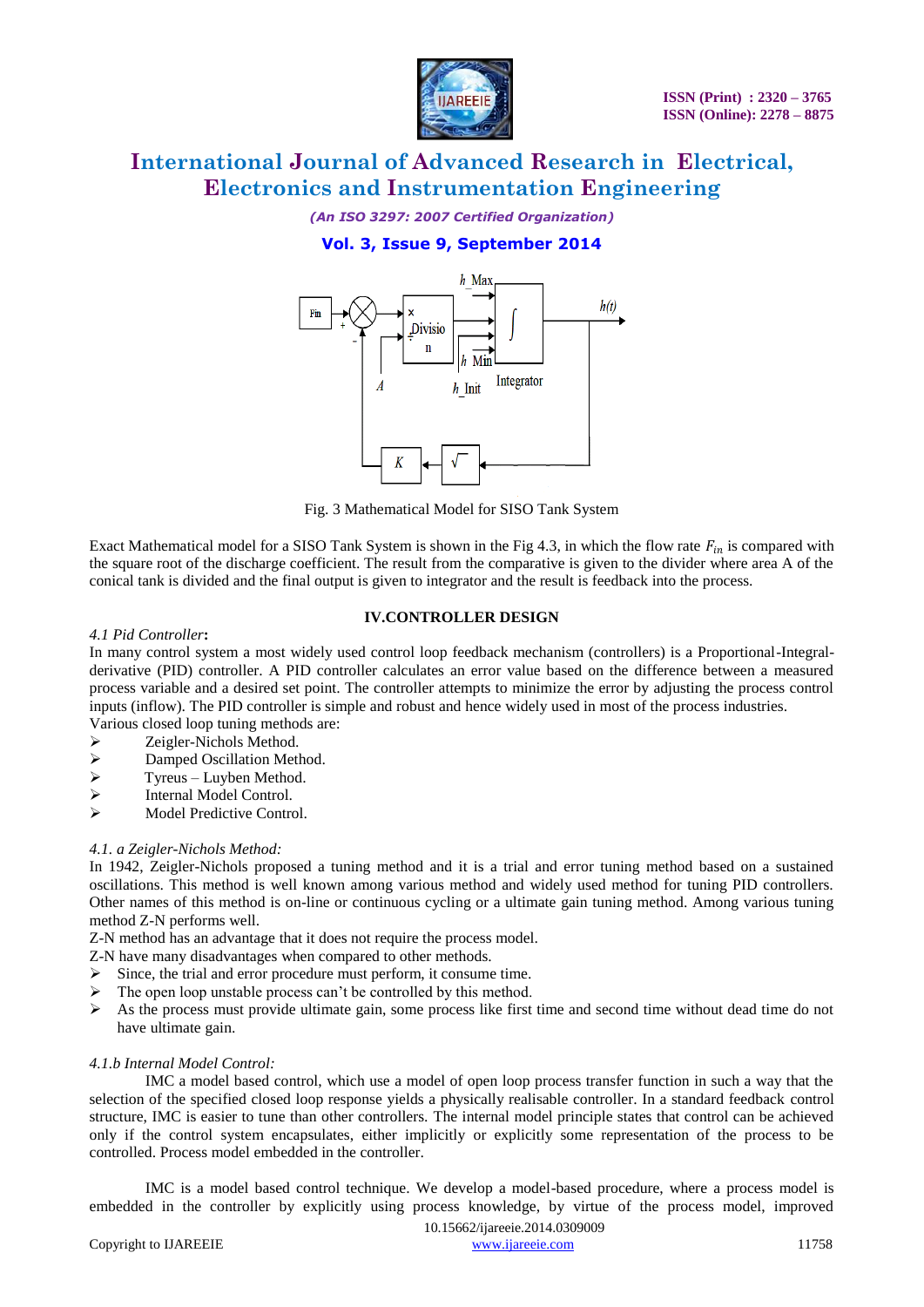

*(An ISO 3297: 2007 Certified Organization)*

### **Vol. 3, Issue 9, September 2014**

performance can be obtained. Process model mismatch is common. The process model cannot simply be inverted to form the controller. It must be factored so that the resulting controller is stable and realizable. The open loop control strategy will not be able to maintain the output at set point. The closed loop oscillation technique developed by Ziegler and Nichols did not require a model of process. Direct synthesis was based the use of desired closed loop response and a process model to synthesize a control law.

#### *4.1.c Damped Oscillation Method:*

In many cases, plants are not allowed to undergo through sustained oscillations, as is the case for tuning using continuous cycling method. Damped oscillation method is preferred for these cases. Marginal stability problem can be solved by this method. The process is characterized by finding the gain at which the process has a damping ratio of 1/4 and the frequency of oscillation at this point, then similar to the Ziegler-Nichols method these two parameters are used for finding the controller settings.

#### Define

 $Gd =$  Proportional gain at decay ratio of  $\frac{1}{4}$ . Pd= Period of oscillation.

#### *4.1.d Tyreus – Luyben Method:*

Tyreus and Luyben method is used, when minor oscillation and robustness is required. Tyreus – Luyben provides more conservative controller settings. The Tyreus – Luyben is also like Zeigler – Nichols method but the final controller settings are different. Tuning parameters are determined based on ultimate gain and period.

#### *4.1.e Model Predictive Controller:*

Model Predictive control is used to predict the future output of the plants, based on the current value and past value. This action is taken place in the optimiser, where the future tracking error is considered.



The basic structure of the MPC is shown in which the model is used to calculate the past input and output of the plant and the future input is feedback into the model from the optimizer. The output of the model is the predicted output. The summer is used to calculate the error from the predicted output and the reference trajectory. This featured error is given to the optimizer where the cost function and the constraints are calculated.

MPC is the family of control algorithm in which the future behaviour of the process is predicted. This algorithm are used to formulate the performance objective function, which is defined as the set point tracking and control estimation. The output of the first controller is implemented and the entire procedure is repeated for the second controller. This figure shows the moving horizon of the predictive control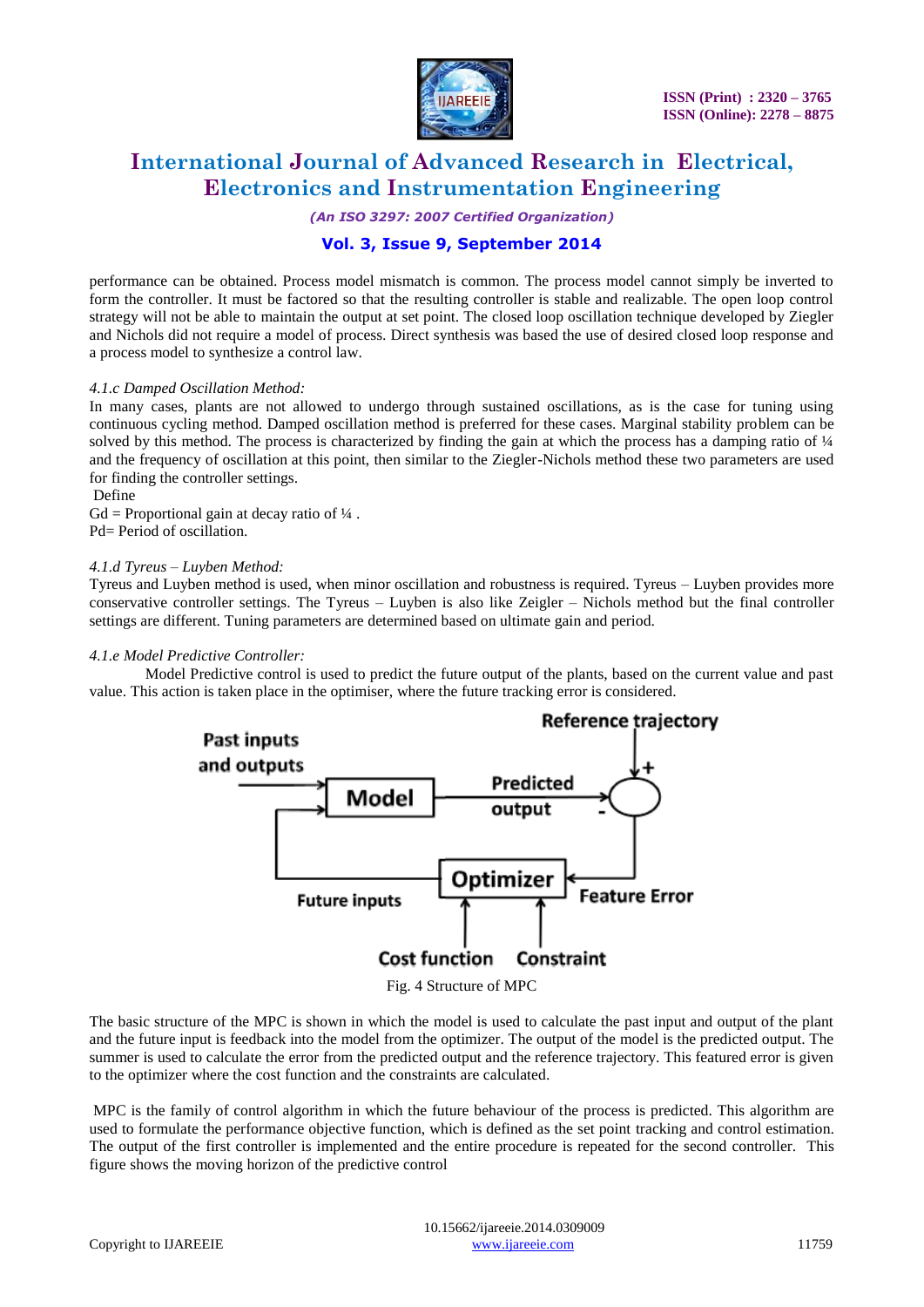

### *(An ISO 3297: 2007 Certified Organization)* **Vol. 3, Issue 9, September 2014**





### Fig.5 Moving horizon of the predictive control **TABLE 1: TUNING FORMULAE**

| <b>CONTROLLERS</b>                  | $K_{P}$                         | $\tau_{\rm p}$ | $\tau_{\rm d}$    |
|-------------------------------------|---------------------------------|----------------|-------------------|
| <b>ZEIGLER-NICHOLS</b>              | $0.6K_{U}$                      | $P_{U}/2$      | $P_{U}/8$         |
| <b>DAMPED</b><br><b>OSCILLATION</b> | $1.1G_d$                        | $P_{d}/3.6$    | $P_d/9$           |
| <b>TYREUS-LUYBEN</b>                | $K_{U}/3.2$                     | $2.2P_U$       | $P_{U}/6.3$       |
| <b>IMC</b>                          | $2\tau + d$<br>$2(\lambda + d)$ | $\tau$ +       | λd<br>$2\tau + d$ |

 $K_u =$  ultimate gain,  $P_u =$  ultimate period of oscillation

#### **TABLE 2: RESULT AND COMPARSION:**

| <b>Specification</b> | ZN-PID | <b>TL-PID</b> | DO-PID | <b>IMC-PID</b> | <b>MPC</b> |
|----------------------|--------|---------------|--------|----------------|------------|
| <b>Rise Time</b>     | 120    |               | 43     |                |            |
| <b>Settling Time</b> | 320    | 1600          | 420    | 85             |            |
| Overshoot $(\% )$    | 5%     |               | 8%     |                | 2%         |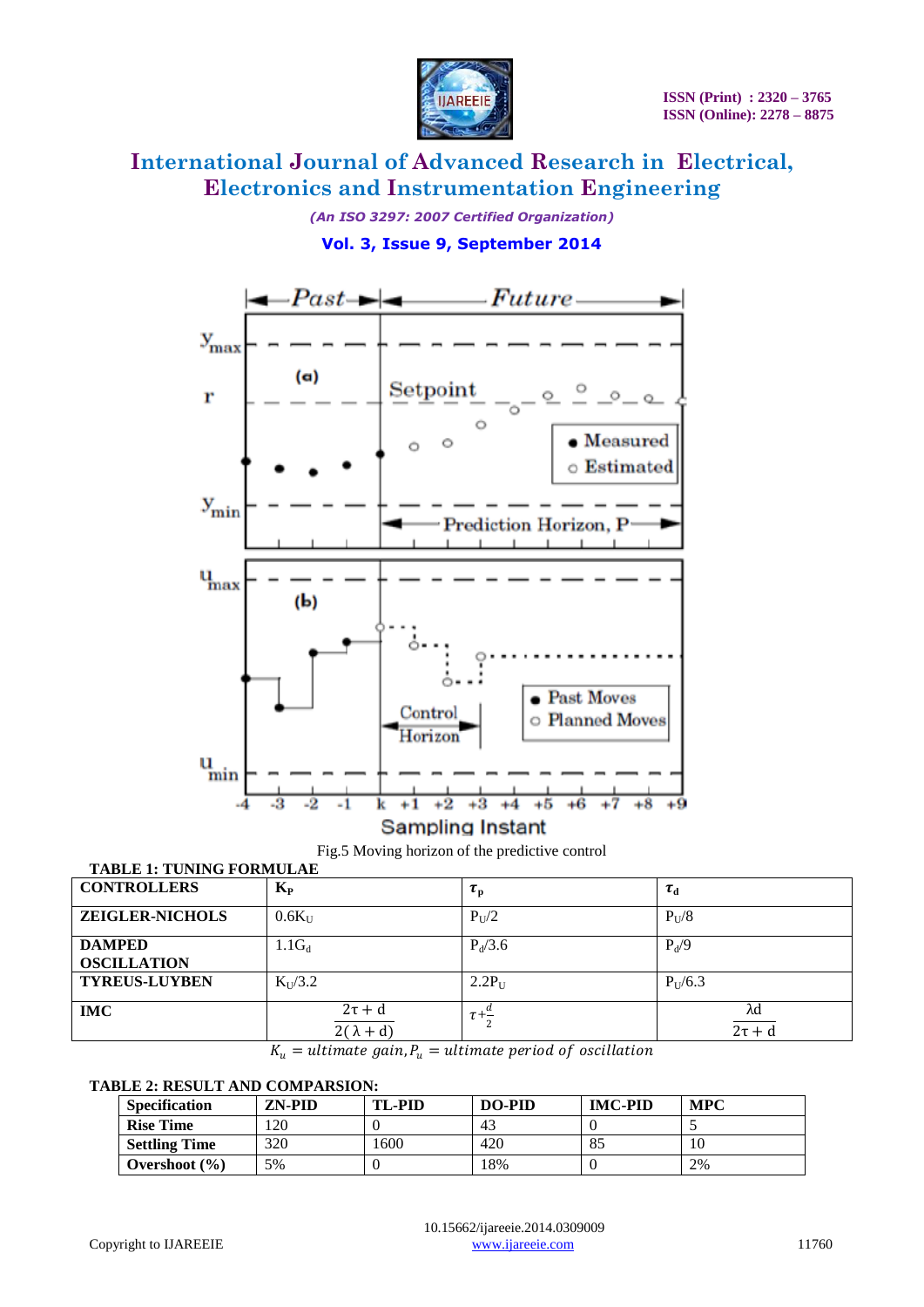

### *(An ISO 3297: 2007 Certified Organization)* **Vol. 3, Issue 9, September 2014**

#### **TABLE 3: PERFORMANCE INDICES:**

| <b>TUNIING</b><br><b>METHODS</b> | IAE                          | ISE      | <b>ITAE</b>             |
|----------------------------------|------------------------------|----------|-------------------------|
| ZN                               | 4.2137 $e^{\overline{+132}}$ | 136.1036 | $1.13705e^{+0.04}$      |
| <b>Damped</b><br>oscillation     | 79.8063                      | 43.8402  | $1.0437e^{+0.04}$       |
| TL                               | 88.862                       | 62.221   | $2.2248e^{\sqrt{1005}}$ |
| <b>IMC</b>                       | 70.8263                      | 38.1173  | 685.9258                |
| <b>MPC</b>                       | 50.507                       | 25.9059  | $1.547e^{+0.03}$        |



Fig. 6 Response of the conical tank.

#### **V. RESULT**

The conical tank system is identified as a non-linear system. The model of conical tank system is implemented. The mathematical model of conical tank level process is derived in terms of differential equation and an open loop response is obtained by performing step test in Matlab.Response for the process is compared with ZN-PID,TL-PID,DO-PID,IMC-PID and MPC Controller.Here the time domain specifications such as rise time, settling time and overshoot and the performance indices such as Integral Absolute Error (IAE), Integral Square Error(ISE), Integral Time Absolute Error (ITAE),based on the integral error for a step set point are considered for comparison as they are generally accepted as a good measure for system performance.

#### **VI. CONCLUSION AND FUTURE ENHANCEMENTS**

The non linear system used for analysis is a conical tank..For the identified model different control strategies such as ZN-PID,TL-PID, DO-PID,IMC-PID,MPC were implemented in MATLAB environment and the result is compared based on time domain specification and performance indices. It is evident from Table that MPC is outperforming well when compared with ZN-PID,TL-PID,DO-PID, IMC-PID in terms of rise time and settling time, where as MPC resulted with slight overshoot compared with DO-PID, ZN-PID